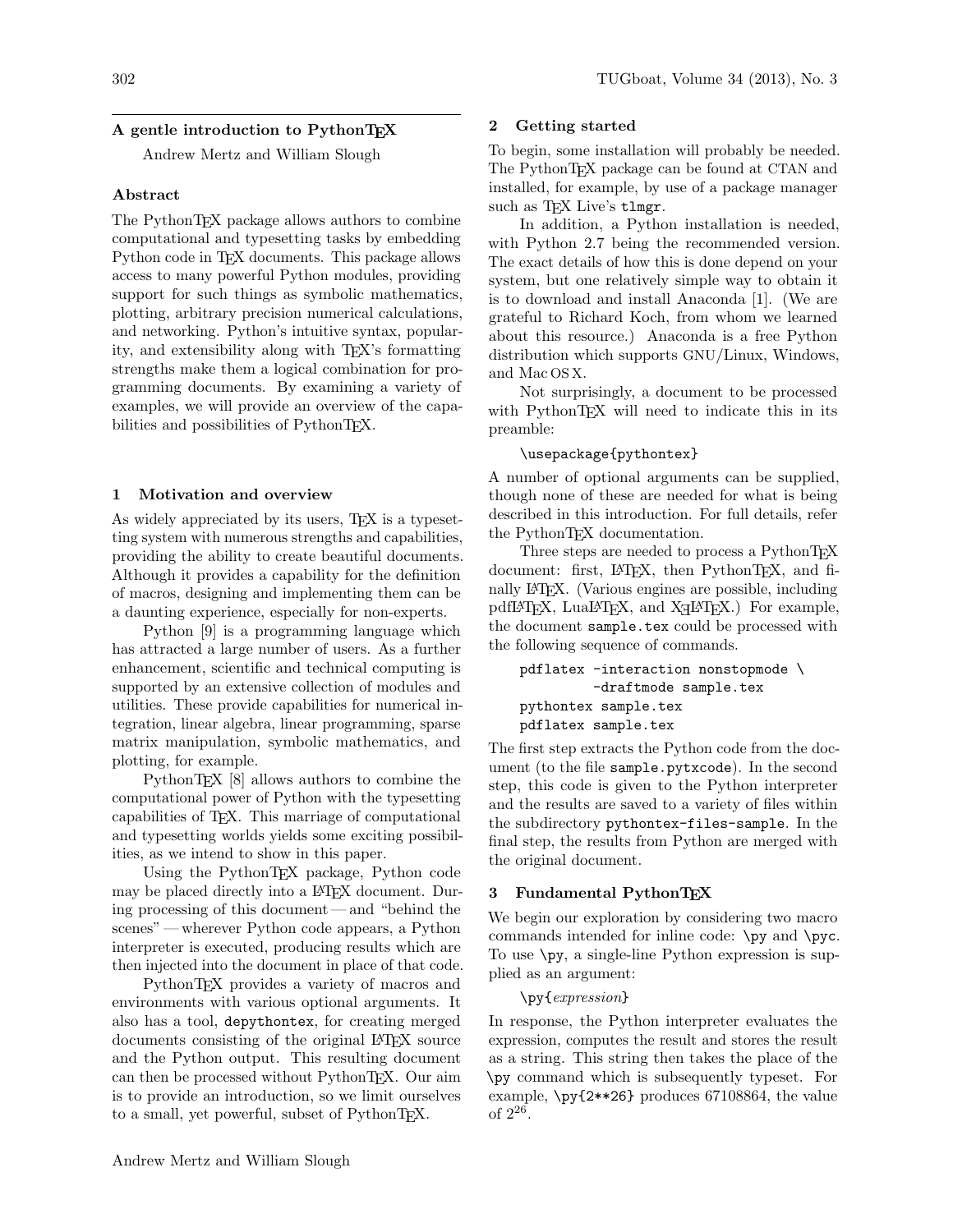| \begin{pycode}                                          |                               |
|---------------------------------------------------------|-------------------------------|
| $print(r"\begin{equation*}tabular\end{equation*}c c}")$ | \begin{tabular}{c c}          |
| print( $r$ "\$m\$ & \$2^m\$ \\ \hline")                 | $m$ \$ & \$2 $m$ \$ \\ \hline |
| print(r"%d & %d \\" % (1, 2**1))                        | $1 & 2 \vee$                  |
| print(r"%d & %d \\" % (2, 2**2))                        | $2 & 4$ \\                    |
| print(r"%d & %d \\" % (3, 2**3))                        | 3 & 8 \\                      |
| print(r"%d & %d \\" % (4, 2**4))                        | $4 & 16$ \\                   |
| $print(r''\end{tabular})$ ")                            | \end{tabular}                 |
| \end{pycode}                                            |                               |
|                                                         |                               |

Figure 1: Generation of a table using the pycode environment; resulting LATEX code shown on the right

A related macro is \pyc, which has a subtle yet important difference. To use \pyc, a single-line Python statement is given:

#### \pyc{statement}

Here, the given statement is executed and anything printed by it takes the place of the \pyc command, which is subsequently formatted by T<sub>E</sub>X. As an example, \pyc{print(2\*\*26)} yields 67108864.

At this point, it may appear that \pyc does not add much beyond what \py provides. However, this is far from the truth, as we intend to show. But before we can illustrate the power of \pyc, we need to discuss some additional features of PythonTEX and Python itself.

An analog of the \pyc command is the pycode environment:

\begin{pycode} Python statements \end{pycode}

Unlike \pyc, this environment allows multiple-line Python statements to appear. As with  $\gamma$ , all of the printed output gets inserted into the document at that point, to be subsequently typeset.

To illustrate, consider Figure 1. This example shows how a pycode environment may be utilized to generate a table of values consisting of the pairs  $(m, 2<sup>m</sup>)$ , using Python to generate powers of 2. Although this example does not use sophisticated Python code, it does illustrate an important idea: the code embedded within a pycode environment should generate the appropriate typesetting markup to achieve the desired effect. The typeset result of this code follows:

| $m\,$ | 2 <sub>m</sub> |
|-------|----------------|
|       | 2              |
|       |                |
| 3     | 8              |
|       | 16             |

Like the C language, Python uses escape sequences (such as  $\setminus$ ,  $\in$ ,  $\setminus$ ,  $\setminus$ ,  $\setminus$ ,  $\setminus$ ,  $\setminus$ ,  $\setminus$ ,  $\setminus$ ,  $\setminus$ ,  $\setminus$ ,  $\setminus$ ,  $\setminus$ ,  $\setminus$ ,  $\setminus$ ,  $\setminus$ ,  $\setminus$ ,  $\setminus$ ,  $\setminus$ ,  $\setminus$ ,  $\setminus$ ,  $\setminus$ ,  $\setminus$ ,  $\setminus$ ,  $\setminus$ ,  $\setminus$ ,  $\setminus$ ,  $\setminus$ ,  $\setminus$ ,  $\$ characters. Python uses "raw" strings, denoted with

an r prefix, to disable escape sequences, allowing their content to appear verbatim. So, for example,

### $print("\\$

would output a single  $\setminus$ , whereas

#### $print(r"\\\)$

outputs \\. Since Python is being used to generate LATEX code, the use of raw strings is often needed.

Another feature of Python being used here is the % operator, which is used for formatting strings. The %d specifies a placeholder, to be filled by a decimal integer value obtained from an expression. For example,

#### "%d and %d" % (3, 2\*\*3)

produces the string "3 and 8". These two features, raw strings and formatted strings, allow for the understanding of the example shown in Figure 1.

With this background, we can improve the code by introducing a loop which iterates over the desired values of  $m$ . The Python range function generates a list of integer values over a specified interval. Given integers l and h, range(l, h) generates a list of the integers from  $l$  to  $h-1$ . The example code shown in Figure 2 produces the same tabular output as before, but adds flexibility. The multiple assignment

### lo, hi = 1, 4

allows an arbitrary range of table values to be specified; the for loop generates the table entries, one row per iteration. As a side note, Python provides arbitrary precision integer arithmetic; thus, tables of powers of 2 involving a large number of digits can be produced by simply adjusting lo and hi. For example, with  $1\sigma = 100$  and  $h\textbf{i} = 102$  the following table is produced:

| m.  | $2^m$                           |
|-----|---------------------------------|
| 100 | 1267650600228229401496703205376 |
| 101 | 2535301200456458802993406410752 |
| 102 | 5070602400912917605986812821504 |

Python provides the ability to define functions as a way to promote program modularity. By defining a function within a pycode environment, we can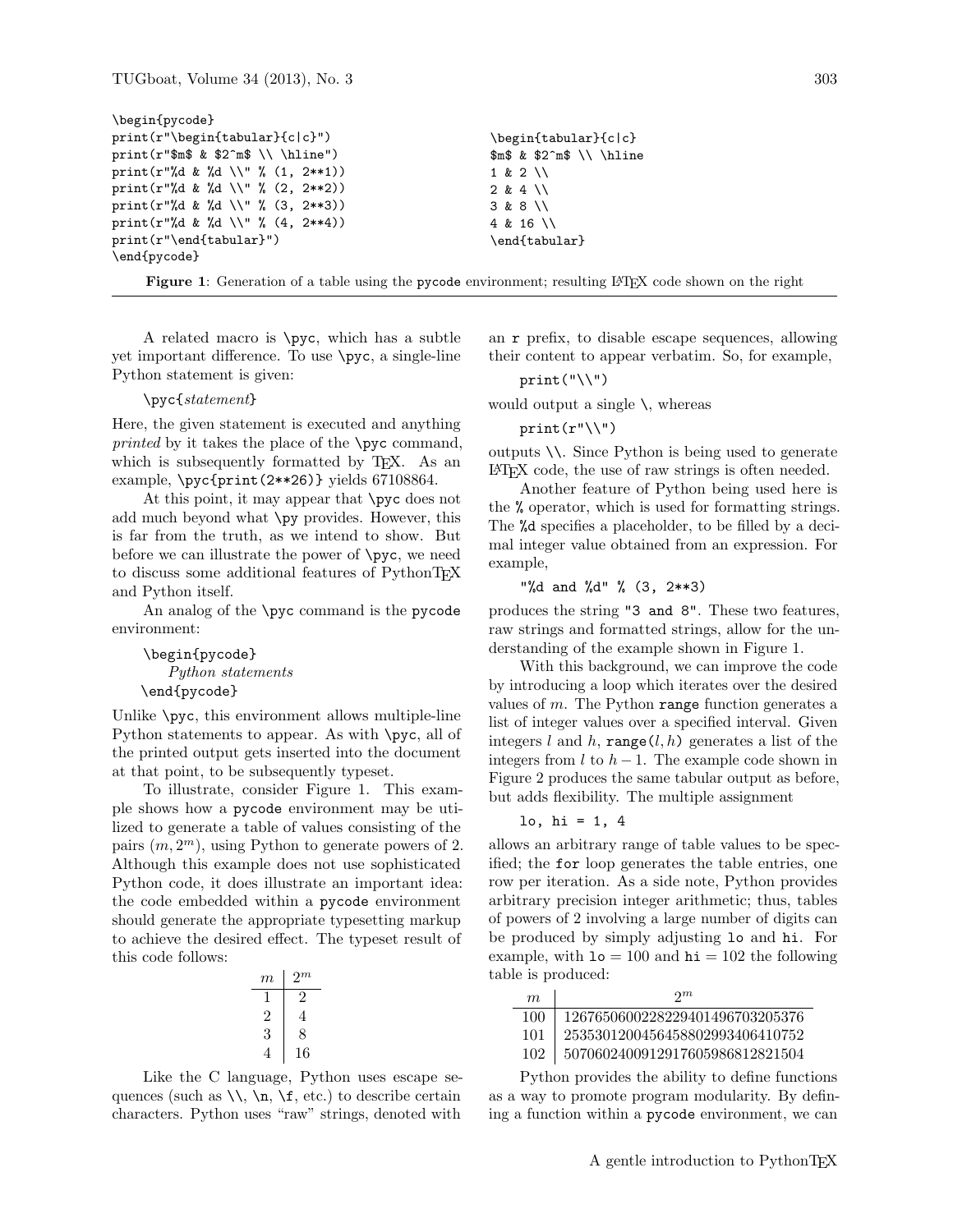\begin{pycode} lo, hi = 1, 4 print(r"\begin{tabular}{c|c}") print(r"\$m\$ & \$2^m\$ \\ \hline") for  $m$  in range(lo,  $hi + 1$ ): print(r"%d & %d \\" % (m, 2\*\*m)) print(r"\end{tabular}") \end{pycode} Figure 2: Generation of a table using a loop

subsequently evaluate it using \py or a similar command. To illustrate this capability, consider the well-known Fibonacci sequence

 $0, 1, 1, 2, 3, 5, 8, 13, \ldots$ 

defined by  $F_0 = 0$ ,  $F_1 = 1$ , and  $F_k = F_{k-2} + F_{k-1}$  for  $k \geq 2$ . Figure 3 provides the definition of a function which computes the  $n<sup>th</sup>$  Fibonacci number.

Since  $range(n)$  generates the list of integers from 0 through  $n-1$ , the for loop in fib makes exactly n iterations. One way to understand this function is to imagine scrolling across the Fibonacci sequence with a window capable of exposing two adjacent numbers in the sequence. Initially, the window is positioned over  $F_0$  and  $F_1$ ; to expose  $F_n$ the window is advanced *n* times.

\begin{pycode} def fib(n): a,  $b = 0, 1$ for i in range(n): a, b = b, a + b return a \end{pycode}

**Figure 3**: A Python function to compute the  $n^{\text{th}}$ Fibonacci number

With this function definition in place, we can use \py to evaluate arbitrary values of the Fibonacci sequence. For example,  $\py{fib(10)}$  produces 55, the value of  $F_{10}$ . As we saw earlier, arbitrary precision arithmetic is available "out of the box". so we can use this function with equal ease on larger values. For example, the claim

 $F_{100} = 354224848179261915075$ 

is produced by  $F_{100} = \py{fib(100)}$ .

## 4 Getting fancier

So far, we have considered just two commands,  $\pmb{\psi}$ and \pyc, and one environment, pycode. Even with this limited collection, we have many possibilities.

However, an awareness of a few more features of PythonTEX will allow for improved processing times and additional flexibility. One such feature is

the concept of *sessions*. Without naming sessions, as we have done up to this point, all Python code runs sequentially in one default session. This can have several advantages. For example, variables and functions defined in one pycode environment are available to subsequent pycode environments, which avoids redundant code.

On the other hand, running all Python code in one session has the disadvantage that multiple cores are not utilized. As the amount of Python code in a document increases, there is a time penalty to be paid. By utilizing multiple Python sessions, code can be executed in parallel, providing a welcome speedup. All of the PythonTEX commands and environments provide for an optional session name. If no such specification appears, it runs in the default session. Judicious use of sessions can have dramatic improvement in processing time.

Another speed-related benefit of sessions derives from the fact that Python will run only for those sessions where the code has recently changed. This allows the user to place time-intensive Python code in their own sessions — and if that code doesn't need to be modified, then it is executed just once.

Multiple sessions are independent. They do not share variables or function definitions, for example. Sometimes this will be exactly what we want, but other times not. It is for these latter situations that the pythontexcustomcode environment exists. This environment allows a code block to be specified, which is then made available to *all* sessions, irrespective of session name. Let's look at an example, shown in Figure 4, to explore this idea further.

```
\begin{pythontexcustomcode}{py}
def makeTable(lo, hi):
 print(r"\begin{tabular}{c|c}")
 print(r"$m$ & $2^m$ \\ \hline")
 for m in range(lo, hi + 1):
    print(r"%d & %d \\" % (m, 2**m))
 print(r"\end{tabular}")
\end{pythontexcustomcode}
```
Figure 4: Informing all sessions how to generate a table of powers of 2

As a small detail, we first note that the custom code in this example specifies py, which indicates the py *family* of commands and environments to which it applies. As an introduction to PythonTEX, we have chosen to focus exclusively on the py family, but more sophisticated uses of PythonTEX may benefit from other families of commands. Full details are given in the PythonT<sub>EX</sub> manual.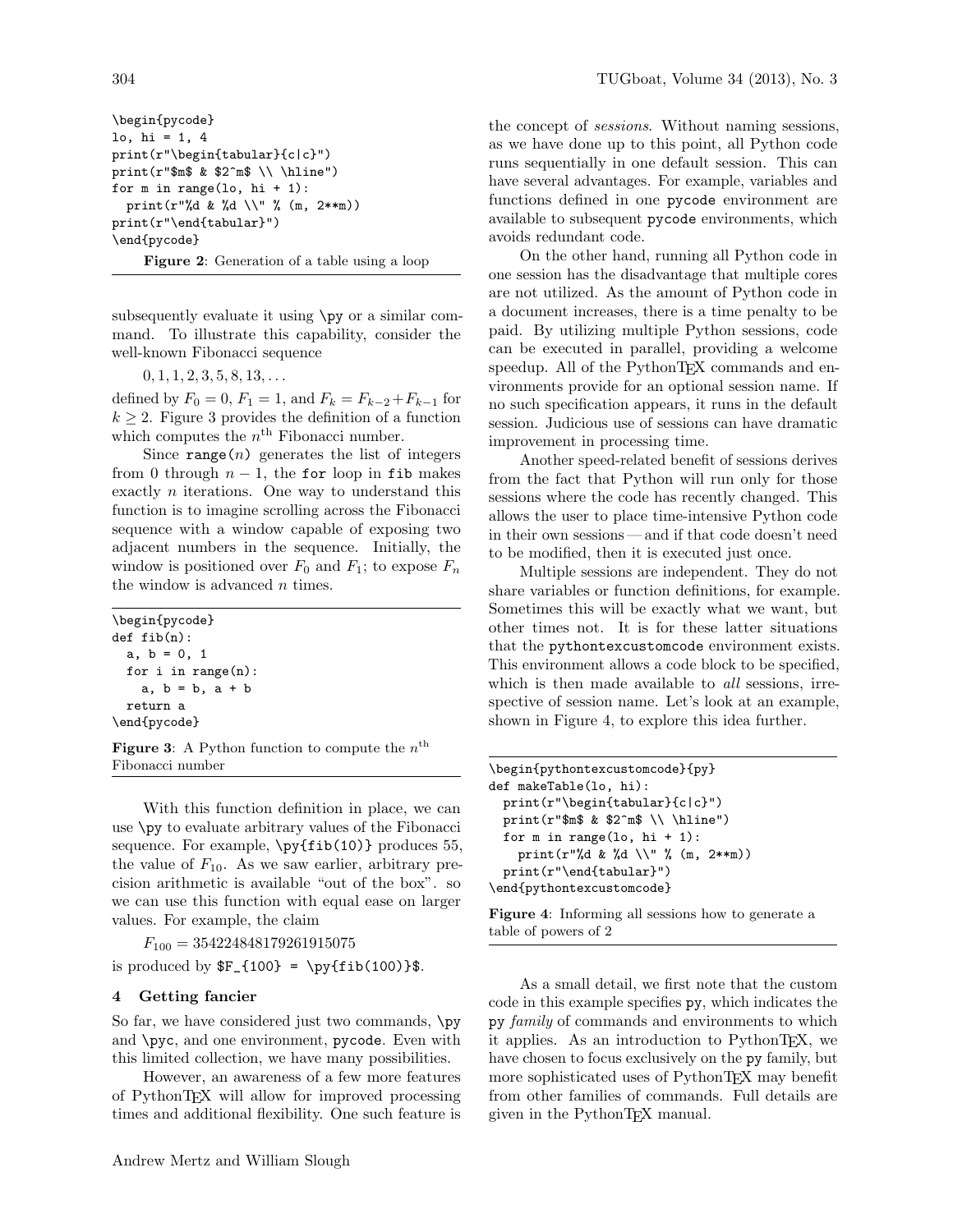Notice that the custom code provided here is simply an abstraction based on the earlier example from Figure 2. In the present case, starting and ending rows can be specified. So,

\pyc{makeTable(1, 4)}

would generate a table of powers with m between 1 and 4, whereas

```
\pyc{makeTable(4, 10)}
```
would generate a similar table, with m between 4 and 10. Using independent sessions would allow for potential speedup:

```
\pyc[one]{makeTable(1, 4)}
\pyc[two]{makeTable(4, 10)}
```
The session names, one and two, are arbitrary. Admittedly, the time gains for this example are likely to be negligible, but these examples were chosen for their simplicity and ability to illustrate sessions.

As a further illustration, we can extend our code so that it generates tables of arbitrary functions. To do this, we include two additional parameters: one to specify the function and one for the desired table heading. These two parameters, f and hd, appear in the revised version shown in Figure 5.

```
\begin{pythontexcustomcode}{py}
def makeTable2(lo, hi, f, hd):
 print(r"\begin{tabular}{c|c}")
 print(r"$m$ & %s \\ \hline" % hd)
 for m in range(lo, hi + 1):
    print(r"%d & %d \\" % (m, f(m)))print(r"\end{tabular}")
\end{pythontexcustomcode}
```
Figure 5: Informing all sessions how to generate a table for an arbitrary function

With this abstraction, we can produce a portion of the Fibonacci sequence displayed as a table, using the command

\pyc{makeTable2(4, 8, fib, "\$F\_m\$")} This call produces the table:

| $m\,$ | $F_m$ |
|-------|-------|
| 4     | 3     |
| 5     | 5     |
| 6     | 8     |
| 7     | 13    |
| x     | 21    |

Python has a wealth of predefined functions, made available from its library of modules. These can be accessed with an appropriate import statement. For example, to make the factorial function available to all sessions, we could write:

\newif\ifprime \newif\ifunknown % booleans \newcount\n \newcount\p \newcount\d \newcount\a % integer variables \def\primes#1{2,~3% assume #1 is at least 3 \n=#1 \advance\n by-2 % n more to go \p=5 % odd primes starting with p \loop\ifnum\n>0 \printifprime\advance\p by2 \repeat} % we will invoke \printp if p is prime \def\printp{, \ifnum\n=1 and~\fi % "and~" precedes last value \number\p \advance\n by -1 } \def\printifprime{\testprimality \ifprime\printp\fi} \def\testprimality{{\d=3 \global\primetrue \loop\trialdivision \ifunknown\advance\d by2 \repeat}} \def\trialdivision{\a=\p \divide\a by\d \ifnum\a>\d \unknowntrue\else\unknownfalse\fi \multiply\a by\d \ifnum\a=\p \global\primefalse\unknownfalse\fi}

Figure 6: Knuth's code for generating prime numbers (editorial changes to line breaks and comments)

```
\begin{pythontexcustomcode}{py}
from math import factorial
\end{pythontexcustomcode}
```
With this import in effect, the table generation call \pyc{makeTable2(10, 17, factorial, "\$m!\$")} produces the following result:

| m  | m!              |
|----|-----------------|
| 10 | 3628800         |
| 11 | 39916800        |
| 12 | 479001600       |
| 13 | 6227020800      |
| 14 | 87178291200     |
| 15 | 1307674368000   |
| 16 | 20922789888000  |
| 17 | 355687428096000 |

These examples illustrate how a wide assortment of tables can be generated and typeset with relatively little effort.

#### 5 A table of primes

A recent post appeared on T<sub>E</sub>X Stack Exchange [12] asking how one might generate a collection of prime numbers using LAT<sub>EX</sub>. Among the responses was the comment that Knuth himself had provided code for this [5, p. 218]. Figure 6 shows his implementation.

Knuth's code is not for the timid  $-$  he gives it his most difficult rating, a double dangerous bend. Some years later, Roegel [10] explains this 16-line macro, in the span of four pages, providing further evidence of the subtlety involved in its implementation.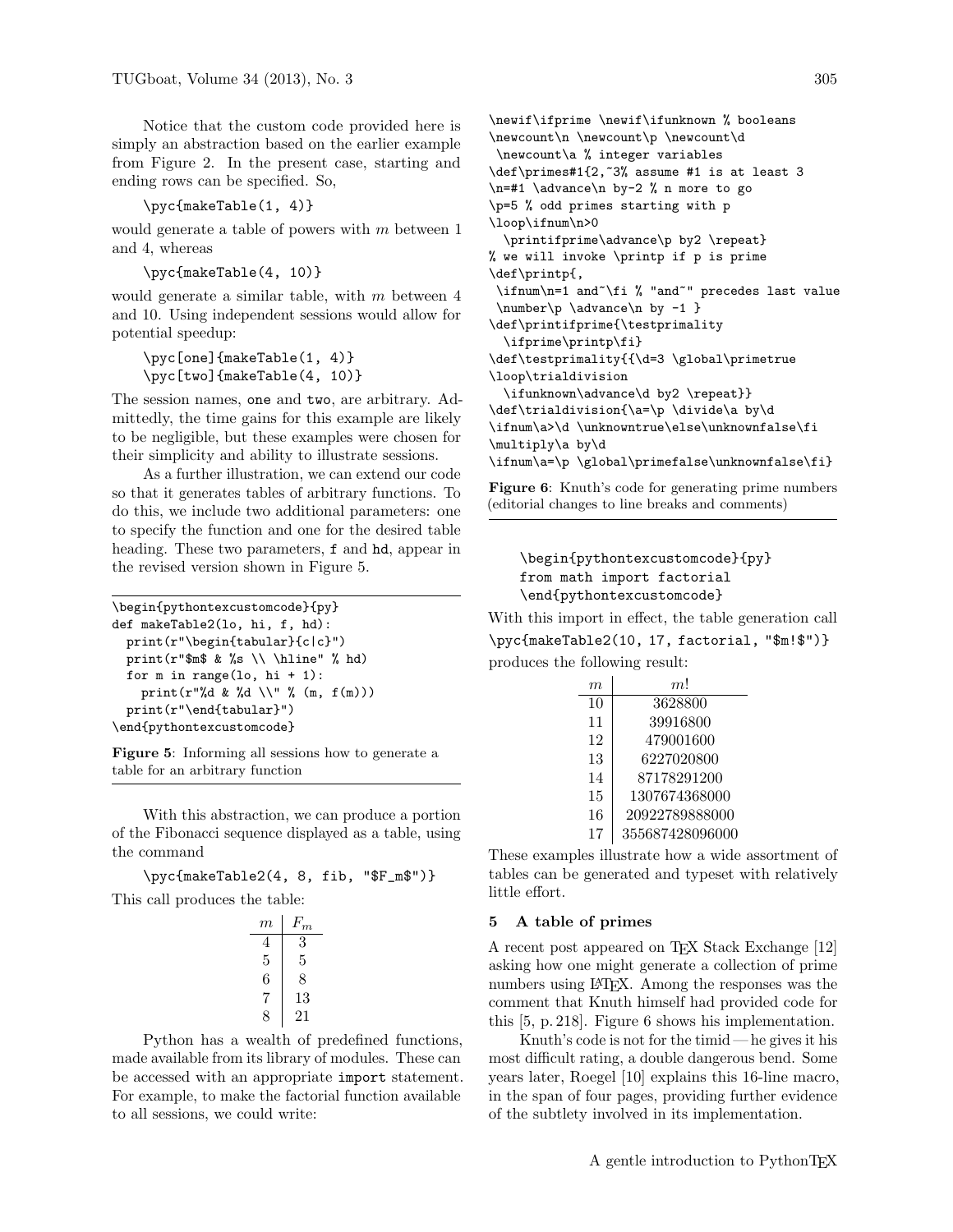```
\begin{pythontexcustomcode}{py}
from sympy import prime
def generatePrimes(n): # Assume n > = 3for i in range(1, n):
   print("%d, " % prime(i))
 print("and %d%%" % prime(n))
\end{pythontexcustomcode}
```
**Figure 7:** How to generate the first  $n$  prime numbers using PythonTFX

For comparison, we show an equivalent using PythonT<sub>F</sub>X in Figure 7. This code hides the computational details within a function prime which computes the  $i<sup>th</sup>$  prime number. To use this we might write

Thirty primes: \pyc{generatePrimes(30)}.

which generates the following output:

Thirty primes: 2, 3, 5, 7, 11, 13, 17, 19, 23, 29, 31, 37, 41, 43, 47, 53, 59, 61, 67, 71, 73, 79, 83, 89, 97, 101, 103, 107, 109, and 113.

We think this provides a nice illustration of the suitability of PythonTEX for documents that can benefit from programmed output, especially for those T<sub>EX</sub> users who do not intend to become highly skilled in the art of macro writing.

This function has a small subtlety. The final line of output produced by generatePrimes(30) is

and 113%

followed by a newline supplied by the print statement. (A single % is produced by the Python specifier  $\mathcal{W}_0$ .) We want the terminating  $\mathcal{U}_0$  to appear so generatePrimes can be included in the context of other text— such as the terminating period in the preceding example.

## 6 Python data structures

Python has several useful native data structures, such as lists, sets, and dictionaries. Furthermore, list objects have methods that allow them to be treated as stacks or queues. This section demonstrates the basic syntax for working with lists and dictionaries. These capabilities will be needed for examples in subsequent sections.

A list is an integer-indexed sequence of items, possibly of different types. In other words, a list can contain a mixture of numbers, strings, and other objects. Items can be removed from, added to, or retrieved from lists. Lists can be defined with a comma separated sequence of items within square brackets. For example:

\pyc{myList=["Iris", "Azalea", "Rose"]}

defines a new list named myList that contains three strings. The indexing operator, [ ], can be used to retrieve items from a list. Lists in Python are indexed from zero. Thus, \py{myList[0]} is "Iris" and  $\py{myList[1]}$  is "Azalea".

A for loop can be used to iterate over any sequence. For example:

```
\begin{pycode}
for name in myList:
 print(name)
\end{pycode}
```
becomes "Iris Azalea Rose".

The enumerate function may be used if both the index and the value of an item are needed. For example,

```
\begin{pycode}
for index, name in enumerate(myList):
 print(r"%d: %s" % (index, name))
\end{pycode}
```
prints both the index and value each item in the list, that is, "0: Iris 1: Azalea 2: Rose".

While lists are indexed by integers, dictionaries can be indexed by any immutable type, often strings. Dictionaries can be thought of as sets of key-value pairs where the keys are unique. Dictionaries can be defined with a comma-separated sequence of keyvalue pairs within braces. For example,

```
\begin{pycode}
myDict = {"Illinois": "Violet",
          "New Mexico": "Yucca",
          "Indiana": "Peony"}
\end{pycode}
```
defines a dictionary named myDict with three entries. The indexing operator, [ ], can be used to retrieve values from a dictionary with keys used as the index. So, \py{myDict["Illinois"]} yields "Violet".

# 7 Symbolic mathematics

While the preceding sections attempt to be a relatively simple introduction to Python and PythonTEX, the remaining sections are more complex. The goal is to demonstrate some of the cases where PythonTEX can provide useful capabilities that would be difficult using only L<sup>AT</sup>FX.

Aside from the built-in functionality, Python has many powerful modules for mathematics. For instance, SciPy [11] is a rich collection of open source Python-based software for science, engineering, and mathematics. SciPy includes SymPy [13], a Python module for symbolic mathematics with features similar to other computer algebra systems like Mathematica  $[15]$  and Maple  $[6]$ . Using SymPy with LATEX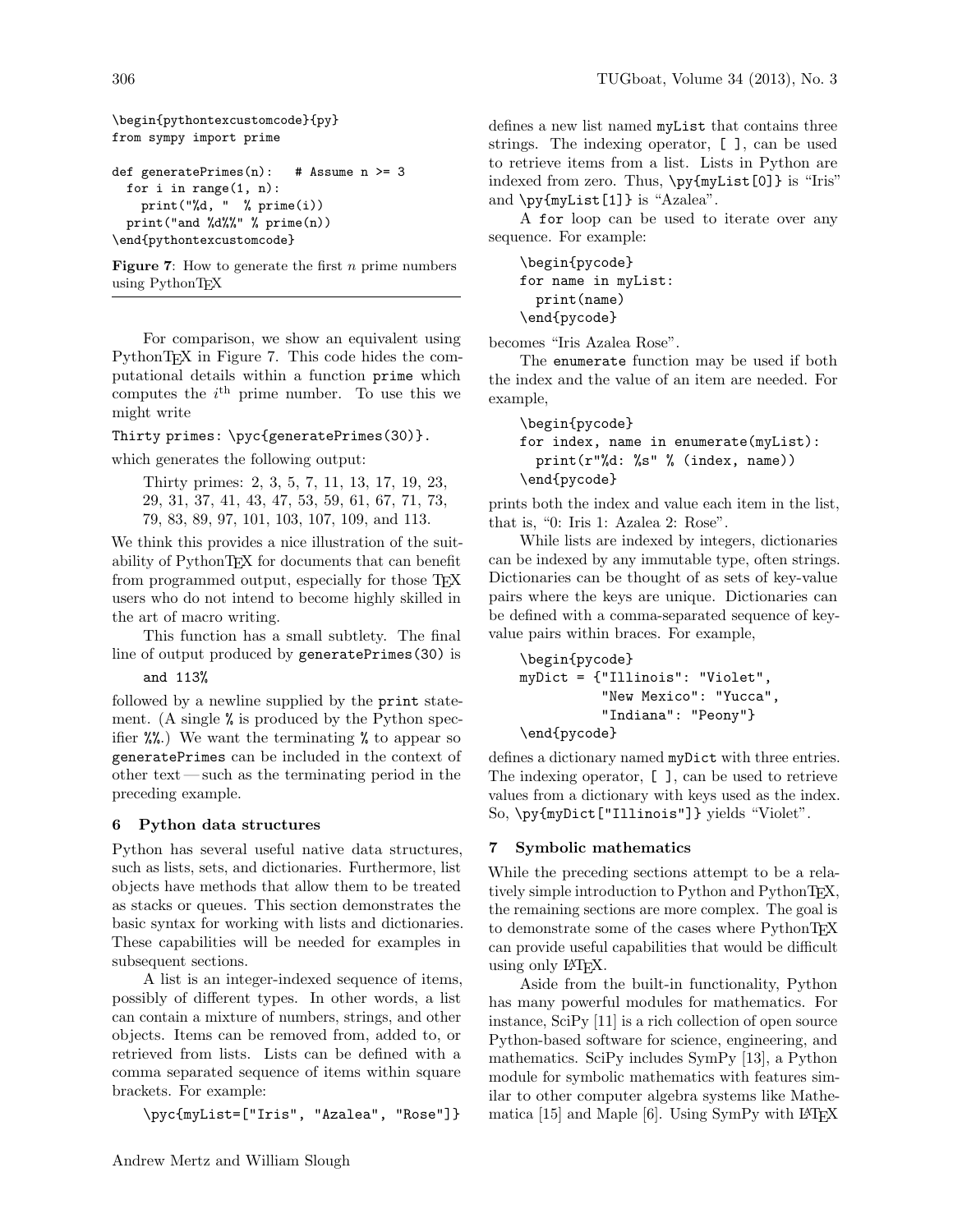allows mathematics not only to be beautifully typeset, but also to be manipulated and evaluated.

While a full exploration of SymPy is beyond the scope of this paper, an introduction to its features will be provided to highlight how well it can integrate with TEX through PythonTEX. For more information see the SymPy tutorial [14].

Like other modules, SymPy must be imported before use. For example:

\begin{pythontexcustomcode}{py} from sympy import \* \end{pythontexcustomcode}

imports all of the functions and objects defined in the sympy module. SymPy defines numerous functions, many with common names such as sin, cos, and var. This can interfere with other modules, such as the plotting module pylab, which will be discussed in the next section. Thus, it can be safer to import the module with an import sympy statement:

```
\begin{pythontexcustomcode}{py}
import sympy
\end{pythontexcustomcode}
```
or to import inside of a session that will be used only for SymPy:

```
\begin{pycode}[sympy-session]
from sympy import *
\end{pycode}
```
PythonT<sub>E</sub>X also defines macros (sympy, sympyc) and related environments (such as sympycode) which simplifies this process.

The var function can be used to declare symbolic variables. For example,  $\pyc\{var("x, y")\}$ declares two symbolic variables x and y. Such variables can be used to form symbolic expressions that can be manipulated by SymPy. The examples in this section assume this variable declaration has been performed and that a

## from sympy import

statement was used.

The latex function returns the LATEX code representing a given SymPy expression. For example,

```
\pmb{\text{1}}
```
yields  $(x + y)^5$ . Without the latex function,

$$
\pmb{\text{y}^{\text{tx + y**5}}
$$

simply becomes  $(x + y) * *5$ , since the Python exponentiation operator is not converted into its LAT<sub>EX</sub> equivalent. This difference is more pronounced as the expressions become more complex. Also, LATEX code is just text to SymPy and cannot be manipulated as symbolic expressions can. It is important to remember to use the latex function only when typesetting SymPy expressions.

Symbolic expressions can be saved in ordinary Python variables. For example,

$$
\text{yc{z} = (x + y)**5}
$$

stores an expression in the variable z. SymPy has many functions for manipulating symbolic expressions, including: simplify, factor, collect, and expand. These functions are applied to symbolic expressions like any other function call. For instance, z can be expanded with

 $\[\ \psi\$  \[ \py{latex(expand(z)) + "."} \] which becomes

 $x^5 + 5x^4y + 10x^3y^2 + 10x^2y^3 + 5xy^4 + y^5$ .

Figure 8 shows a more complex example that forms a table of binomials and their expansions. This example also shows how to build a list of expressions and iterate over them.

SymPy exports many trigonometric and calculus related functions, some of which are illustrated in Figure 9. Several SymPy objects, such as limits, integrals, sums and products are not evaluated automatically. To evaluate such objects the doit method may be used.

SymPy also includes combinatorial functions, for such things as Bernoulli, Catalan, Fibonacci, and Stirling numbers. Figure 10 details the creation and use of a function for formatting tables of Stirling numbers of the second kind, denoted  $\{n\brace k$ , which counts the number of ways to partition a set of  $n$ elements into  $k$  nonempty subsets. This function relies on a macro to format Stirling numbers, for example:

```
\usepackage{amsmath}
\newcommand{\Stirling}[2]{
\begin{Bmatrix}#1\\#2\end{Bmatrix}}
```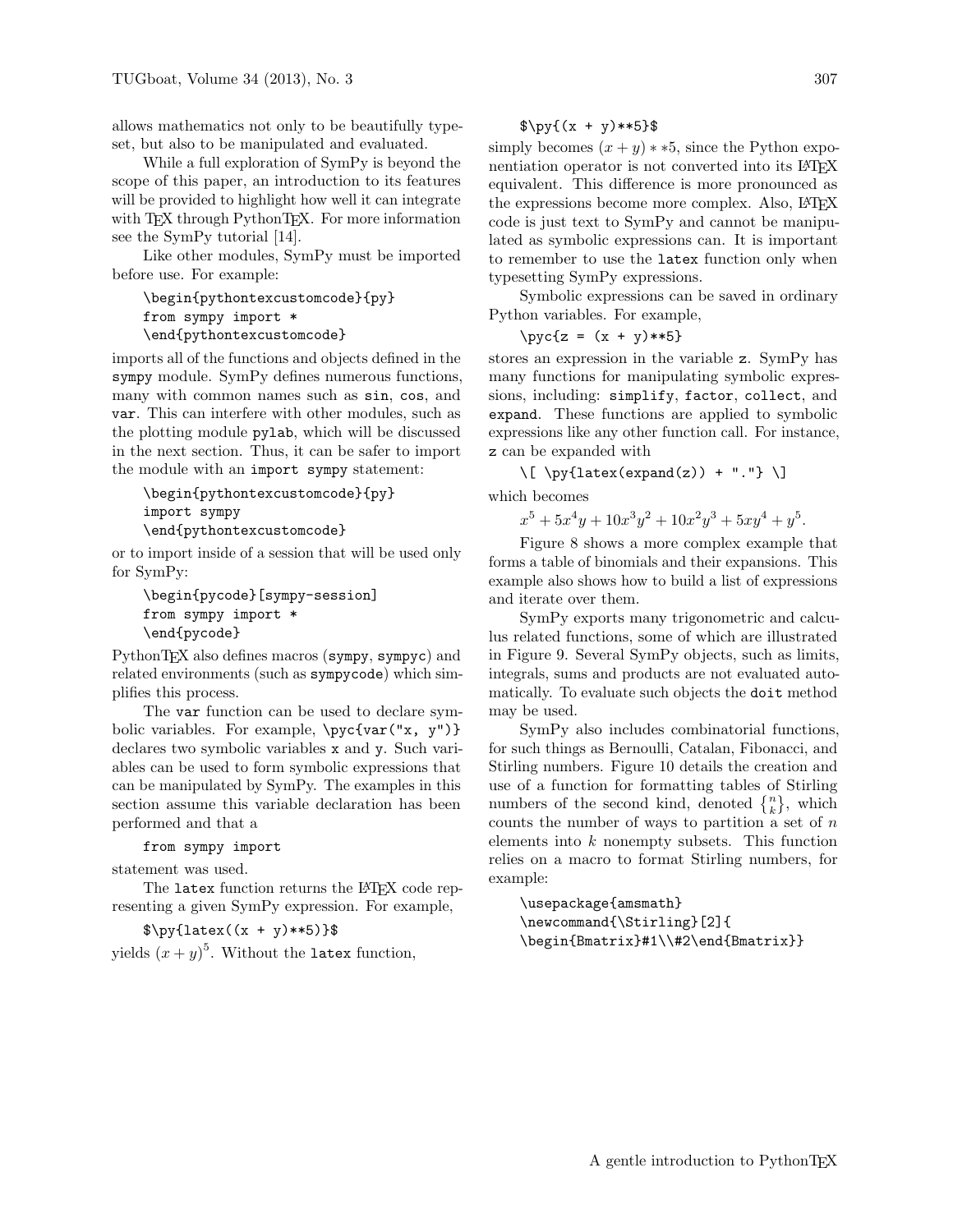```
\begin{pycode}
# Start with an empty list
binomials = []
# Add a few symbolic expressions to the list
for m in range(2, 6):
 binomials.append((x + y) * *m)# Start an align environment to hold the
# results
print(r"\begin{align*}")
# Add the original expressions and their
# expansions to the table
for expr in binomials:
 print(r"%s &= %s\\" % (latex(expr),
                  latex(expand(expr))))
# End the align environment
print(r"\end{align*}")
```

$$
(x + y)2 = x2 + 2xy + y2
$$
  
(x + y)<sup>3</sup> = x<sup>3</sup> + 3x<sup>2</sup>y + 3xy<sup>2</sup> + y<sup>3</sup>  
(x + y)<sup>4</sup> = x<sup>4</sup> + 4x<sup>3</sup>y + 6x<sup>2</sup>y<sup>2</sup> + 4xy<sup>3</sup> + y<sup>4</sup>  
(x + y)<sup>5</sup> = x<sup>5</sup> + 5x<sup>4</sup>y + 10x<sup>3</sup>y<sup>2</sup> + 10x<sup>2</sup>y<sup>3</sup> + 5xy<sup>4</sup> + y<sup>5</sup>

Figure 8: Binomial expansions

```
\begin{pycode}
# Define a list of functions
functions = [sin(x), cos(x), tan(x)]print(r"\begin{align*}")
# For each function build a symbolic expression of its derivative and integral
for f in functions:
 d = Derivative(f, x)i = Integral(f, x)# Print a row in the table displaying the derivative and integral. Note the
 # use of the "doit" method to evaluate the derivative and integral. Also
 # string concatenation, +, is used to join strings in this example.
 print(latex(d) + "&=" + latex(d.doit()) + "&" +
        latex(i) + \forall x = 1 + latex(i.doit()) + \Upsilon''print(r"\end{align*}")
```
\end{pycode}

\end{pycode}

$$
\frac{d}{dx}\sin(x) = \cos(x) \qquad \qquad \int \sin(x) dx = -\cos(x)
$$

$$
\frac{d}{dx}\cos(x) = -\sin(x) \qquad \qquad \int \cos(x) dx = \sin(x)
$$

$$
\frac{d}{dx}\tan(x) = \tan^2(x) + 1 \qquad \qquad \int \tan(x) dx = -\frac{1}{2}\log(\sin^2(x) - 1)
$$

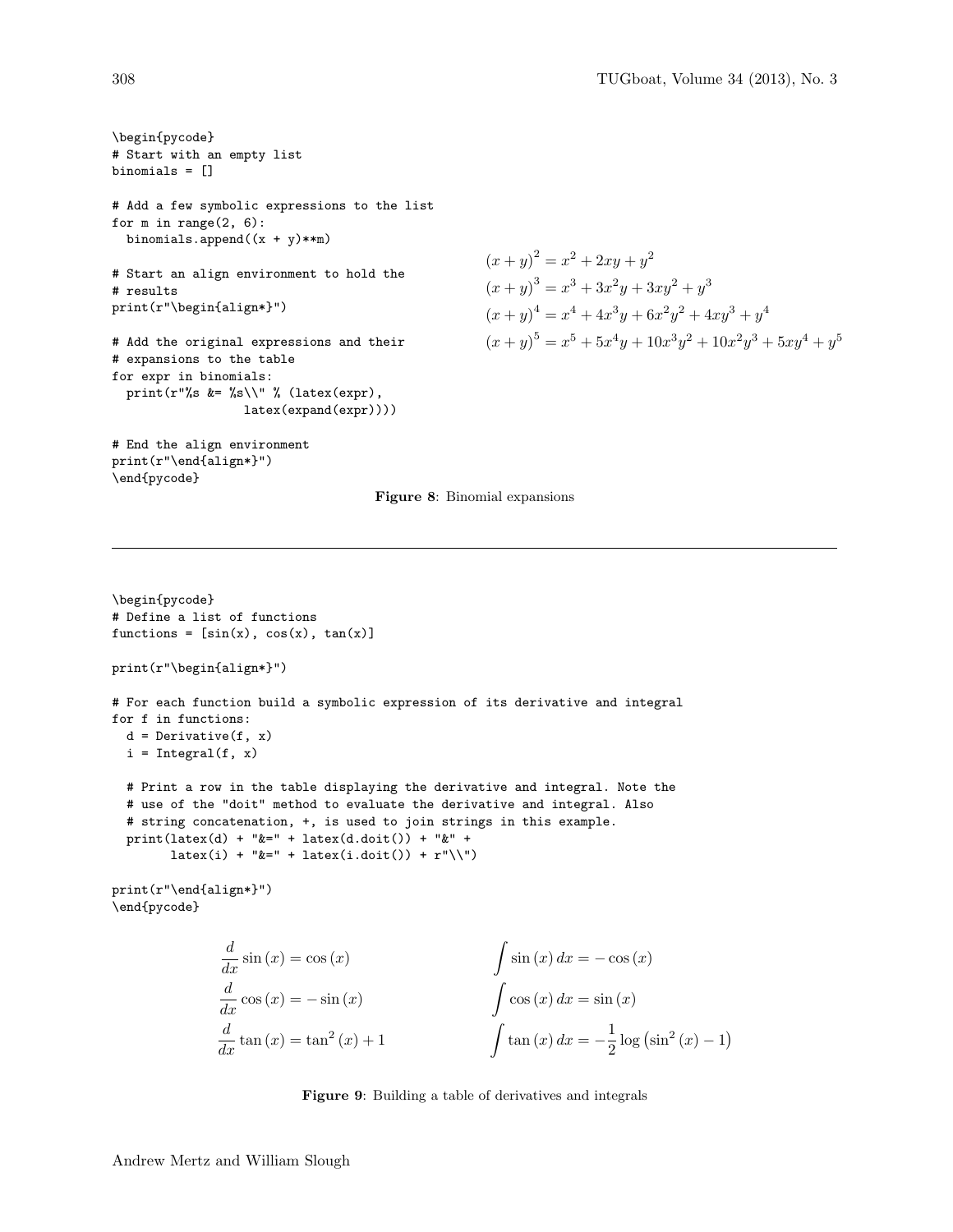```
\begin{pycode}
# Import a function for computing Stirling numbers
from sympy.functions.combinatorial.numbers import stirling
# Define a function to print a table of all of the Stirling numbers for sets
# of size 1 to maxN.
def stirlingTable(maxN):
 # Print the start of the table using a triple quoted string. Triple quoted
 # strings can span lines and are useful when including long strings.
 print(r"""\begin{displaymath}
\begin{array}{c|*{%d}{c}} \hline
\multicolumn{%d}{c}{\textbf{Stirling's Triangle for Subsets}} \\ \hline
n""" % (maxN, maxN + 1))
 # Print each of the column headings using the previously defined Stirling
 # macro.
 for k in range(1, maxN + 1):
   print(r" & \Stirling{n}{%d} " % k)
  # Add some phantom space so the braces are not touching the hlines.
 print(r"\vphantom{\varepsilon}[c][7ex]{0in}{}) \ \\hbox{hline"})# Start each row with the current n value
 for n in range(1, maxN + 1):
   print("%d" % n)
    # Add each of the Stirling numbers to the row
    for k in range(1, n + 1):
     print("& %d" % stirling(n, k))
    # End the row
   print(r"\backslash\# End the table
 print(r"\hline \end{array}\end{displaymath}")
stirlingTable(8)
```

```
\end{pycode}
```

| <b>Stirling's Triangle for Subsets</b> |         |                                   |                          |                                   |                                    |                             |          |                       |
|----------------------------------------|---------|-----------------------------------|--------------------------|-----------------------------------|------------------------------------|-----------------------------|----------|-----------------------|
| $\boldsymbol{n}$                       | $\it n$ | $\boldsymbol{n}$<br>$\mathcal{D}$ | $\, n$<br>$\overline{3}$ | $\boldsymbol{n}$<br>$\frac{1}{4}$ | $\boldsymbol{n}$<br>$\overline{5}$ | $\, n \,$<br>$\overline{6}$ | $\it{n}$ | $\boldsymbol{n}$<br>8 |
| 1                                      | 1       |                                   |                          |                                   |                                    |                             |          |                       |
| $\overline{2}$                         | 1       | 1                                 |                          |                                   |                                    |                             |          |                       |
| 3                                      | 1       | 3                                 |                          |                                   |                                    |                             |          |                       |
| 4                                      | 1       |                                   | 6                        |                                   |                                    |                             |          |                       |
| 5                                      | 1       | 15                                | 25                       | 10                                |                                    |                             |          |                       |
| 6                                      | 1       | 31                                | 90                       | 65                                | 15                                 | 1                           |          |                       |
| 7                                      | 1       | 63                                | 301                      | 350                               | 140                                | 21                          |          |                       |
| 8                                      | 1       | 127                               | 966                      | 1701                              | 1050                               | 266                         | 28       |                       |

Figure 10: Building a table of Stirling numbers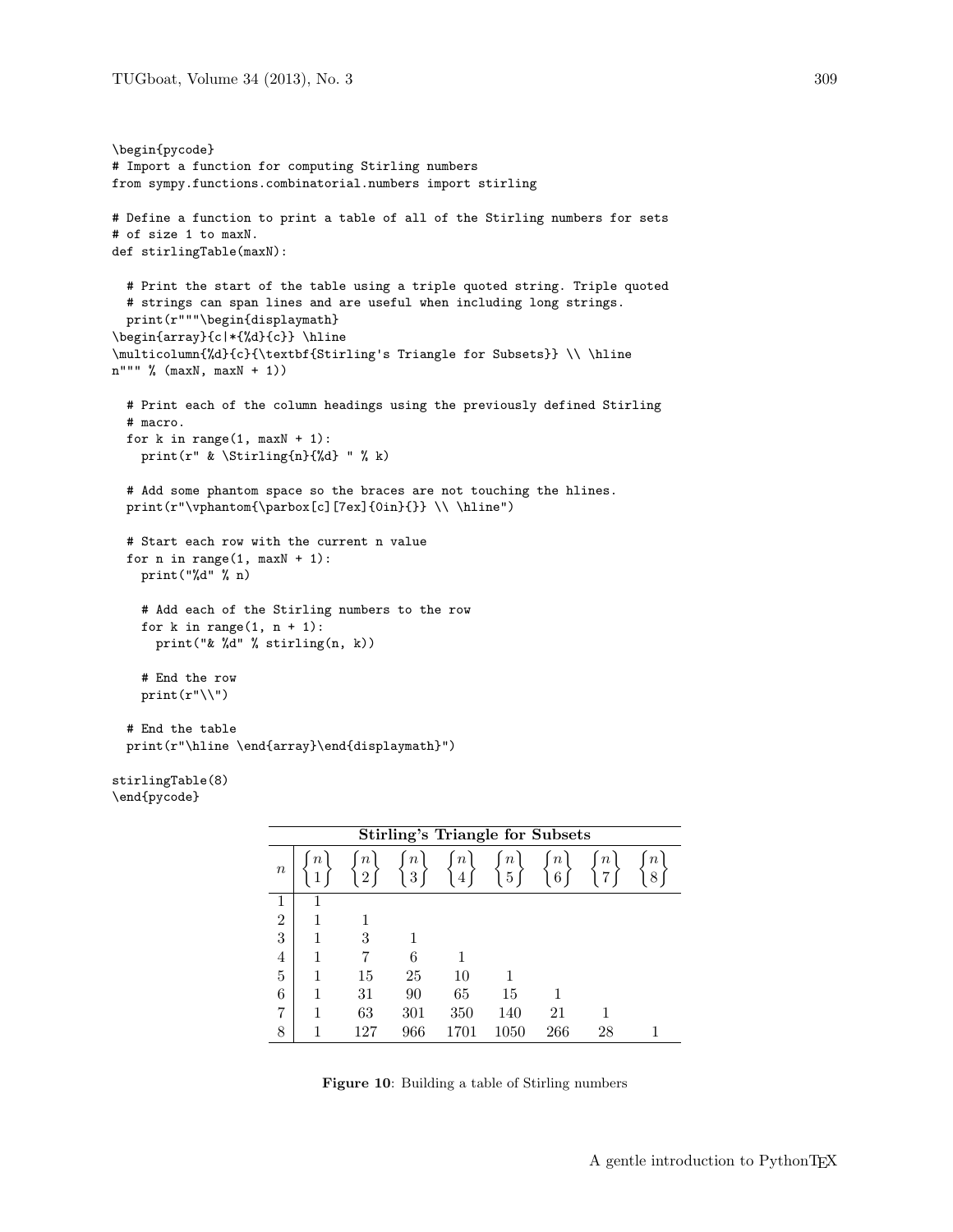

## 8 Plotting with Matplotlib

Matplotlib is a two-dimensional Python plotting library with an object-oriented interface and a set of functions similar to MATLAB [7]. To use it, the pylab module must be imported. Figure 11 shows an example of plotting a function with annotations. This example is inspired by a plot from the Matplotlib gallery [4] which contains many examples and tutorials. Such plots are desirable since they can use fonts which blend with the rest of the document.

Matplotlib's plots are saved in an external file such as a PDF, which can then be included in the current document. However, this can be problematic as the file may not exist the first time the document is processed. To avoid this problem, the Python code generates the required \includegraphics statement. In this way, the \includegraphics is not present the first time TEX processes the document, but is on subsequent processing.

### 9 Web services

There are many powerful and freely available web services which return JSON (Java Script Object Notation) or another easily parsed format. Python's excellent parsing and networking libraries make using such services relatively simple. Furthermore, some web services have Python modules made specifically for them.

Accessing such a web service typically requires some authorization. This may involve requesting an account with the service provider and agreeing to their terms of service. Often a key is provided to identify a client to the service and this key must be presented each time the service is used. Using the service can normally be broken into following tasks.

- Encoding the request as a URL
- Fetching the URL
- Parsing the response
- Using the result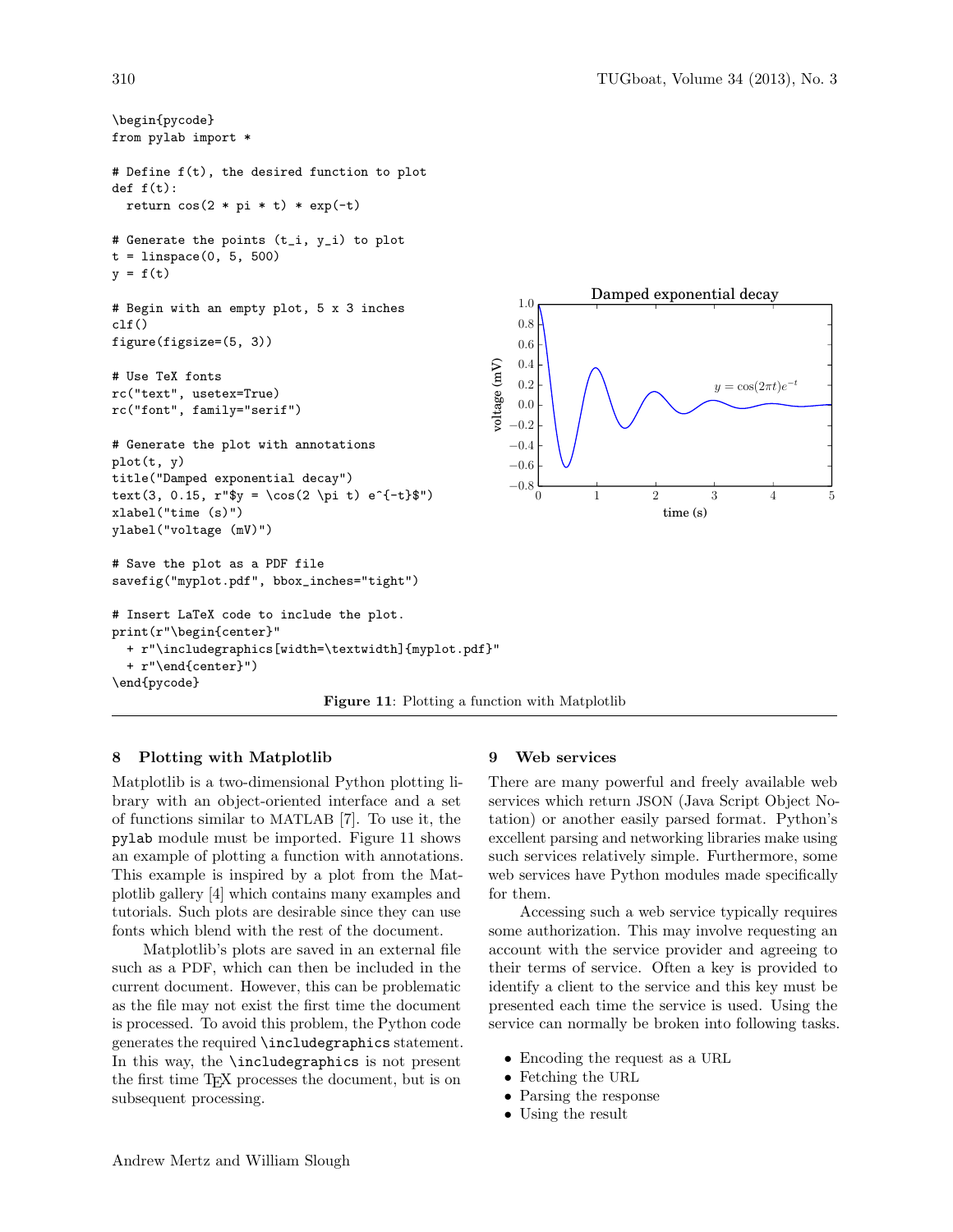```
\begin{pycode}
# Import functions to save the contents of a URL to a file and
# encode a dictionary as a string suitable for URL requests
from urllib import urlretrieve, urlencode
# See Google's documentation for service usage information and examples
# https://developers.google.com/maps/documentation/staticmaps/
def showGoogleMap(address, filename, zoom=10, width=640, height=680):
  # Build a dictionary with the key-value pairs required by the service
  query = {"key":googleKey, "center": address, "zoom": zoom,
           "size": "%dx%d" % (width, height), "sensor": "false"}
  # Convert the query into a url
 url = "https://maps.googleapis.com/maps/api/staticmap?" + urlencode(query)
  # Save the image to a file and include it in the document
 urlretrieve(url, filename + ".png")
 print(r"\begin{center}\includegraphics[width=0.45\textwidth]{%s}\end{center}"
          % filename)
\end{pycode}
               Figure 12: Displaying a map of Tokyo using Google's Static Maps web service
```
The code of Figure 12 illustrates how the Google Static Maps API [3] can be used. This web service returns a PNG image of a map centered at a given address. The showGoogleMap function defined in this example has default values for the zoom, width, and height arguments. As a result, when invoking this function these arguments do not need to be specified. The results of invoking

#### showGoogleMap("Tokyo", "tokyoMap")

are shown in Figure 13.

To use the Google Static Maps service, an API key is needed. Such keys can be created with the Google APIs console (https://code.google.com/ apis/console). The examples assume such a key has been stored in a global variable googleKey. For instance:

\begin{pycode} googleKey = "Put API Key Here" \end{pycode}

As a second example, Google's "URL Shortener" [2] web service takes long URLs and converts them into URLs with fewer characters, yielding links that can be easier to share. This service sends and receives data as JSON (a simple plain text format for transmitting information as key-value pairs). This format has dictionaries, lists, numbers, and strings for data types. Figure 14 shows an example of what JSON looks like, while Figure 15 shows a sample response from the URL Shortener. Note the similarity to the declaration of a Python dictionary. See Figure 16 for the details of using this service.



Figure 13: Map output from Static Maps service

#### 10 Conclusions

The ability to include arbitrary computations within a LATEX document holds much appeal. As a programming language, Python has relative simplicity with broad expressive power. The examples presented in this paper provide a glimpse of what is possible with this software combination.